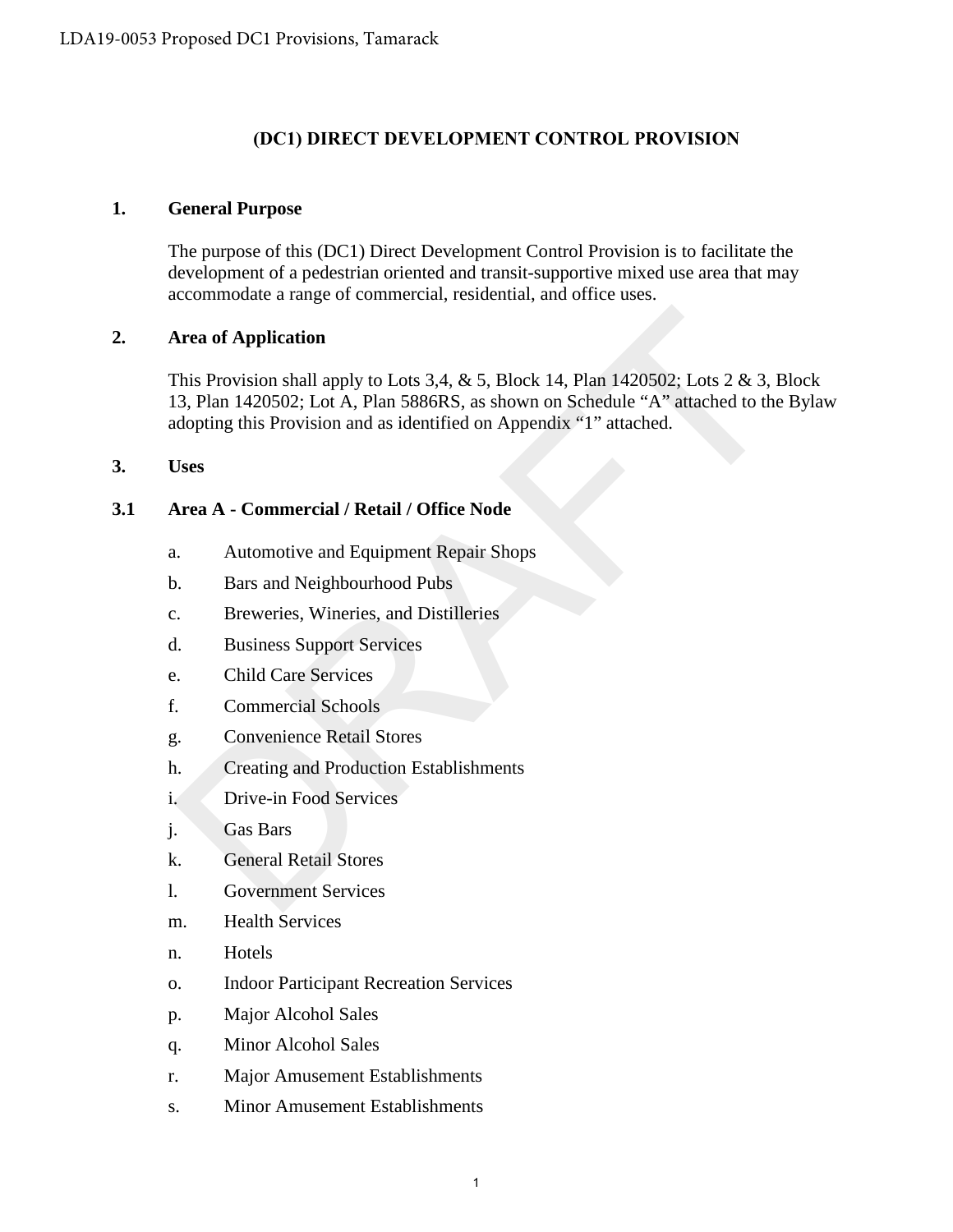- t. Media Studios
- u. Minor Service Stations
- v. Personal Service Shops
- w. Private Clubs
- x. Private Education Services
- y. Professional, Financial and Office Support Services
- z. Public Libraries and Cultural Exhibits
- aa. Rapid Drive-through Vehicle Services
- bb. Recycling Depot
- cc. Residential Sales Centre
- dd. Restaurants
- ee. Special Event
- ff. Specialty Food Services
- gg. Markets
- gg.hh. Urban Gardens
- hh.ii. Veterinary Services
- $\frac{\mathbf{i} \cdot \mathbf{j}}{\mathbf{j}}$ . Fascia On-premises Signs
- $\frac{1}{11}$ kk. Freestanding On-premises Signs
- kk.<sup>II</sup>. Major Digital Signs
- H<sub>r</sub>mm. Minor Digital Off-premises Signs
- mm.nn. Minor Digital On-premises Signs
- **nn.**00. Minor Digital On-premises Off-premises Signs The Libraries and Cultural Exhibits<br>
a. Rapid Drive-through Vehicle Services<br>
b. Recycling Depot<br>
c. Residential Sales Centre<br>
e. Special Event<br>
f. Special Event<br>
F. Special Event<br>
a. Special For Special Services<br>
F. Speci
- oo.pp. Projecting On-premises Signs
- **pp.gq.** Roof On-premises Signs
- **qq.rr.** Spectator Entertainment Establishments
- **rr.ss.** Temporary On-premises Signs

#### **3.2 Area B – Pedestrian Friendly Commercial Node**

- a. Bars and Neighbourhood Pubs
- a.b. Breweries, Wineries, and Distilleries
- c. Business Support Services
- b.d. Cannabis Retail Sales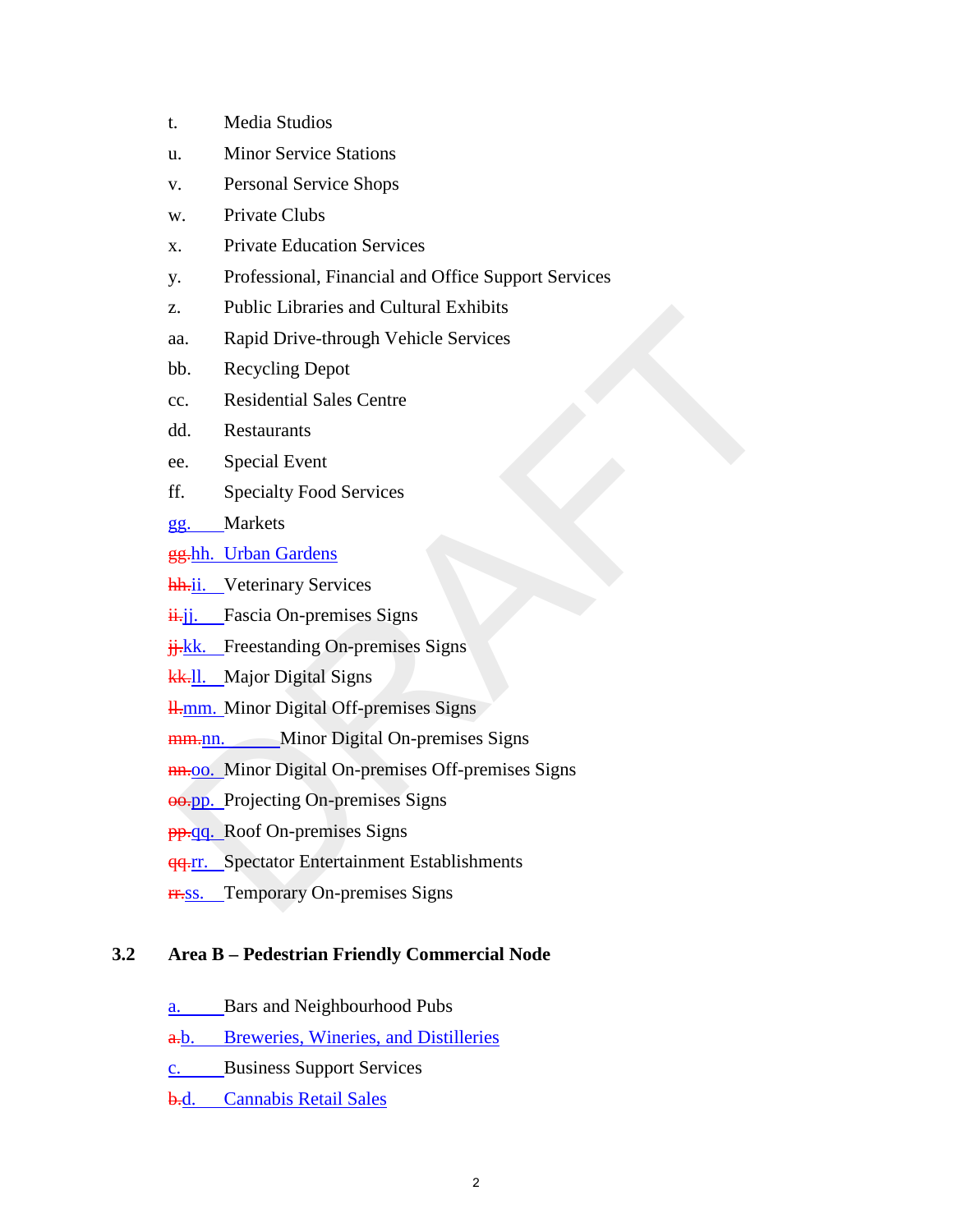- e.e. Child Care Services
- d.f. Commercial Schools
- e.g. Convenience Retail Stores
- f.h. Drive-in Food Services
- g.i. General Retail Stores
- h.j. Government Services
- i.k. Health Services
- i.l. Hotels
- k.m. Indoor Participant Recreation Services
- l.n. Minor Alcohol Sales
- m.o. Minor Amusement Establishments
- **n.p.** Personal Service Shops
- o.q. Professional, Financial and Office Support Services -<u>k.</u> Health Services<br>
-<u>h.</u> Hotels<br>
-<u>h.</u> Indoor Participant Recreation Services<br>
-<u>n.</u> Minor Alcohol Sales<br>
-<u>h.</u> Personal Service Slops<br>
-h. Personal Service Slops<br>
-h. Public Libraries and Cultural Exhibits<br>
-h. Publi
- **p.r.** Public Libraries and Cultural Exhibits
- **q.s.** Residential Sales Centre
- **F.t.** Restaurants
- s.u. Special Event
- t.v. Specialty Food Services
- w. Markets
- u.x. Urban Gardens
- v.y. Veterinary Services
- W.Z. Fascia On-premises Signs
- x.aa. Freestanding On-premises Signs
- y<sub>th</sub>. Major Digital Signs
- **z.cc.** Minor Digital Off-premises Signs
- aa.dd. Minor Digital On-premises Signs
- bb.ee. Minor Digital On-premises Off-premises Signs
- ec.ff. Projecting On-premises Signs
- dd.gg. Temporary On-premises Signs

# **3.3 Area C – Residential Mixed Use Node**

#### **Commercial and Commercial-related Uses**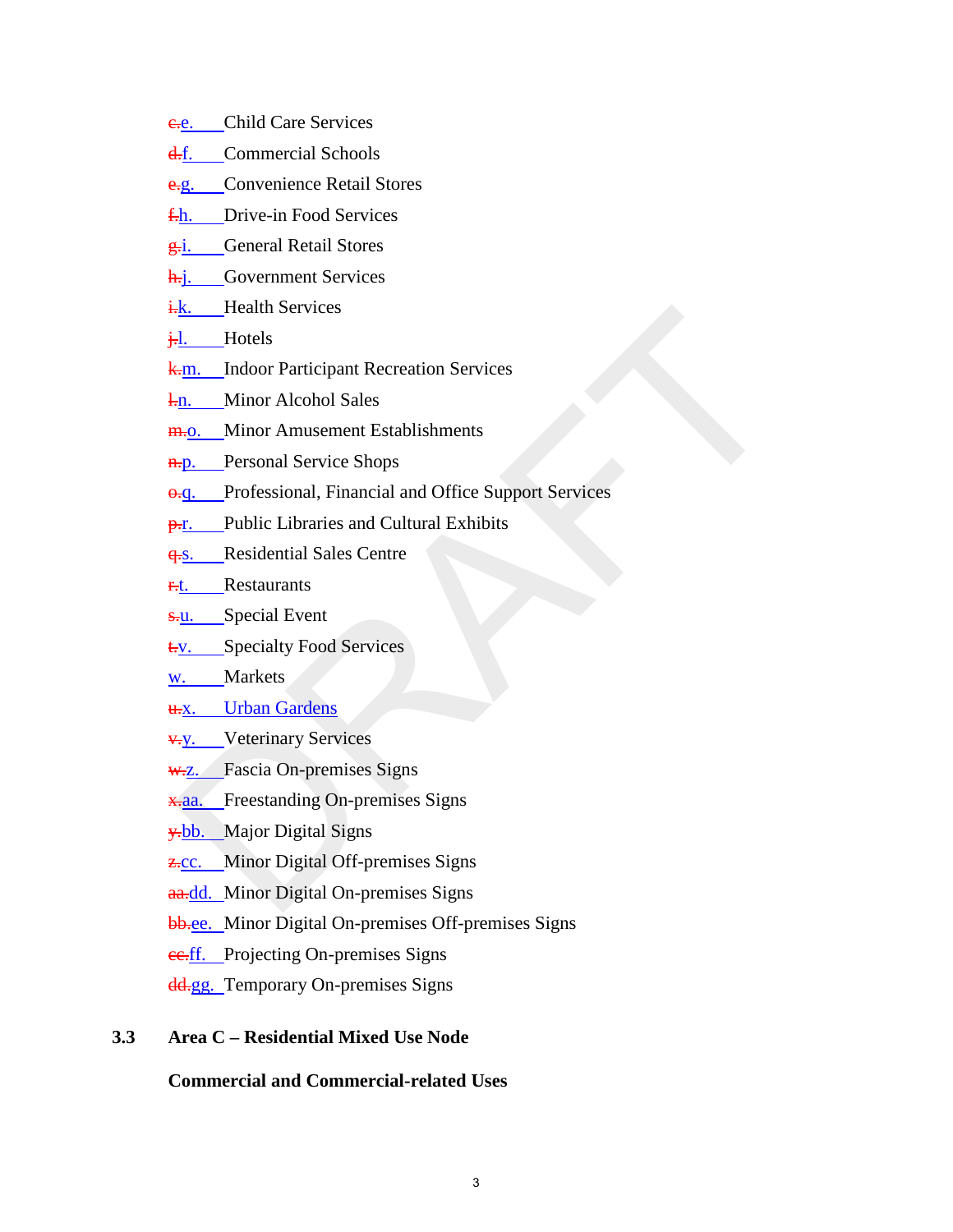- a. Child Care Services
- b. Convenience Retail Stores
- c. General Retail Stores
- d. Health Services
- e. Personal Service Shops
- f. Professional, Financial and Office Support Services
- g. Residential Sales Centre
- h. Restaurants
- i. Specialty Food Services
- i.j. Urban Gardens
- j.k. Fascia On-premises Signs
- k.l. Freestanding On-premises Signs
- **l.m.** Projection On-premises Signs
- m.n. Temporary On-premises Signs

### **Residential and Residential-related Uses**

- a. Apartment Housing
- b. Live Work Unit
- c. Minor Home Based Business
- d. Row Housing
- e. Stacked Row Housing
- f. Urban Gardens
- e.g. Fascia On-premises Signs

# **3.4 Area D – Medium Density Residential Node** Residential Sales Centre<br>
1. Restaurants<br>
<u>Jordan Gardens</u><br>
1. Urban Gardens<br>
1. Freestanding On-premises Signs<br>
1. Projection On-premises Signs<br>
1. Projection On-premises Signs<br> **Residential and Residential-related Uses**<br>

- a. Apartment Housing
- b. Live Work Unit
- c. Minor Home Based Business
- d. Row Housing
- e. Stacked Row Housing
- f. Urban Gardens
- e.g. Fascia On-premises Signs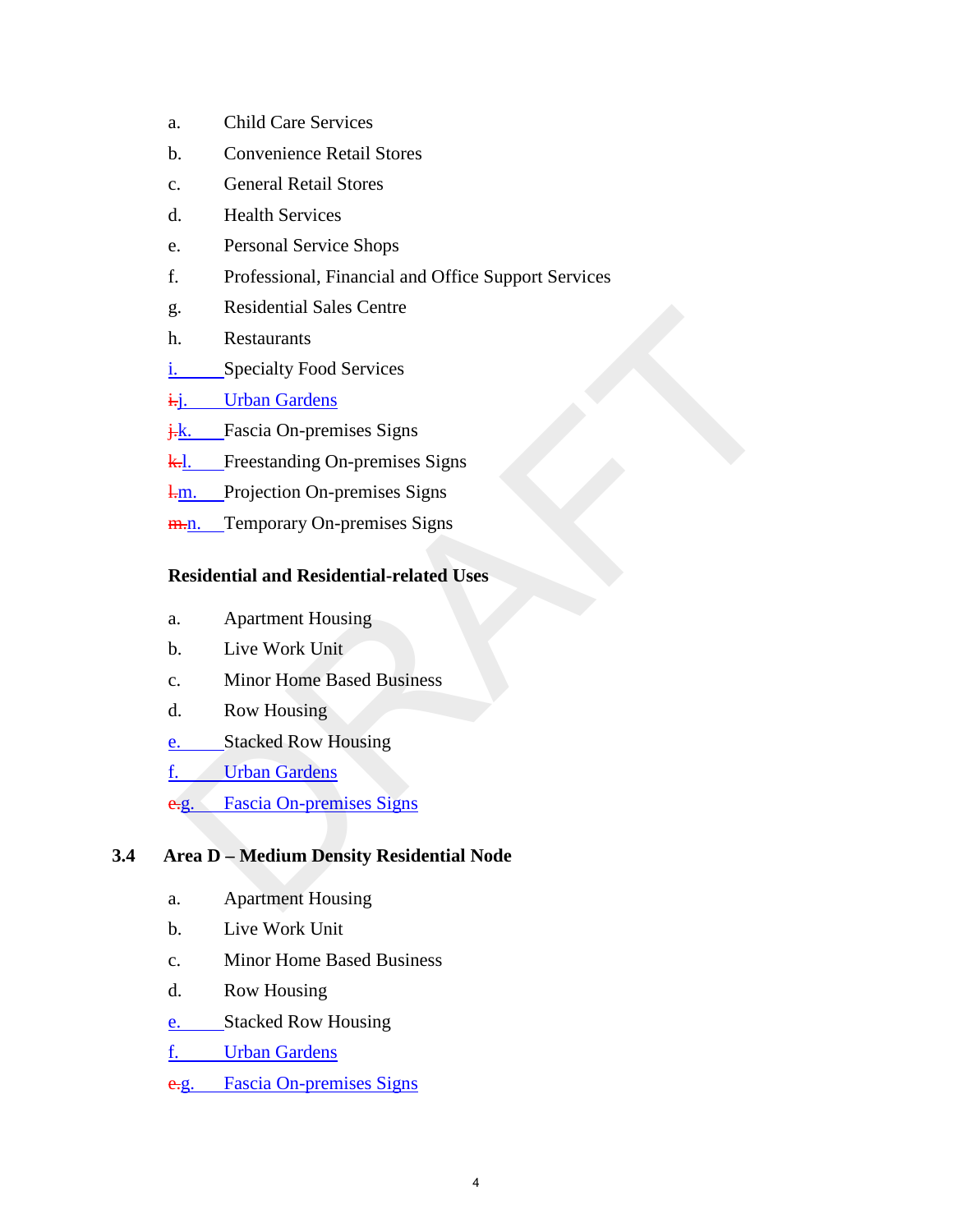# **4. Development Objectives and Regulations**

#### **4.1 Site Planning and Building Design Objectives**

- a. On-site development shall:
	- i. function as a walkable commercial centre with a pedestrian-friendly commercial node, creating a sense of place for users;
	- ii. relate to adjacent built forms, roadways, uses, functions and activities, with particular attention to adjacent public transit facilities;
	- iii. include outdoor nodes of character such as wayfinding signage, art work, bike racks, play. seating, landscaped, and hard surfaced areas; and
	- iv. be phased to accommodate opportunities for future intensification as market conditions change.

### **4.2 General Development Regulations**

- a. Development shall be in general accordance with the objectives and the attached appendices.
- b. At the Development Permit stage a generalized concept plan shall be submitted for all new building development or substantial redevelopment to illustrate how the proposed development will integrate with existing and future surrounding and on-site development. The concept plans shall show the location of existing and future buildings, parking areas, vehicular and pedestrian routes and amenity areas. with particular attention to adjacent public transit facilities;<br>
iii. include outdoor nodes of character such as wayfinding signage, art<br>
bie racks, play. seating, landscaped, and hard surfaced areas; and<br>
iv. be phased t
- c. A CPTED Assessment shall be completed to guide the design of public and private spaces and facilities, focusing on natural surveillance and access control.
- d. Major Digital Signs, Minor Digital On-premises Signs, Minor Digital Offpremises Signs, Minor Digital On-premises Off-premises Signs, and Roof Onpremises Signs shall comply with the regulations found in Schedule 59D.3, as amended.

# **4.3 Specific Development Regulations for Area A - Commercial / Retail / Office Node**

- a. The maximum Floor Area Ratio shall be 0.3.
- b. Notwithstanding section 4.3(a), the maximum Floor Area Ratio may be increased to 1.0 with the submission of a Transportation Impact Assessment (TIA) to the satisfaction of the Development Officer, in consultation with Subdivision Planning and Coordination.
- c. The maximum Height shall be 20.0 m.
- d. The following regulations shall apply to Automotive and Equipment Repair Shops developments: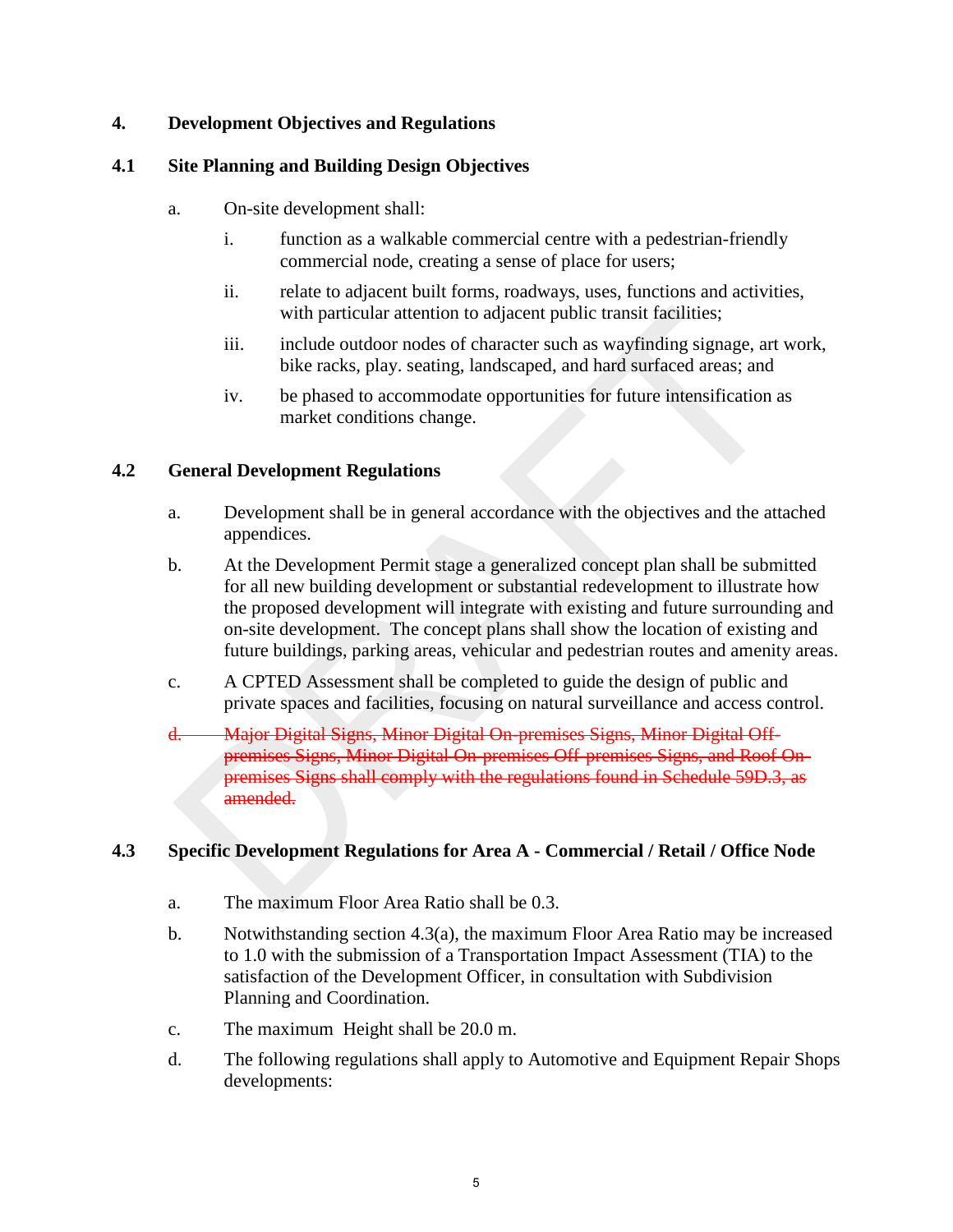- i. Service Bays for Automotive and Equipment Repair Shops shall not front onto Tamarack Way as identified in Appendix I.
- ii. All activities and mechanical equipment associated with Automotive and Equipment Repair Shops shall be located within an enclosed building designed to service vehicles with a maximum weight of 3,500 kg (7,716 lbs.).
- iii. Automotive and Equipment Repair Shops shall be designed as integral components of buildings accommodating other uses, rather than as standalone structures.
- e. The following regulations shall apply to Gas Bar developments:
	- i. Where Gas Bars are located adjacent to Tamarack Way, decorative landscaping shall be utilized to screen the development from the pedestrian environment.
- f. Signs shall comply with the regulations in Schedule 59 D, as amended.

# **4.4 Specific Development Regulations for Area B Pedestrian-Oriented Commercial Node**

- a. Buildings shall be clustered to create a defined edge along Maple Road as to minimize the open spaces between buildings.
- b. The maximum Floor Area Ratio shall be 0.3.
- c. Notwithstanding section 4.4(b), the maximum Floor Area Ratio may be increased to 1.0 with the submission of a Transportation Impact Assessment (TIA) to the satisfaction of the Development Officer, in consultation with Subdivision Planning and Coordination. standalone structures.<br>
The following regulations shall apply to Gas Bar developments:<br>
i. Where Gas Bars are located adjacent to Tamarack Way, decorative<br>
landscaping shall countilized to screen the development from the<br>
- d. The maximum Floor Area of any individual business premises adjacent to Tamarack Way shall not exceed 500m2.
- e. The maximum Height shall not exceed 14.0 m.
- f. Notwithstanding section 4.4(e), the maximum Height for Hotels shall not exceed 18.0 m.
- g. Bars and Neighborhood Pubs shall be limited to a maximum of 100 occupants and 120 m2 of Public Space.
- h. Restaurants shall be limited to a maximum of 200 occupants and 275 m2 of Public Space.
- i. Specialty Food Services shall be limited to a maximum of 200 occupants and 275 m2 of Public Space.
- j. Buildings shall be designed and oriented to incorporate active frontage along Tamarack Way, in the following manner:
	- i. buildings shall be built to the front property lines. The Development Officer may allow building Setbacks up to 4.5 m to accommodate street related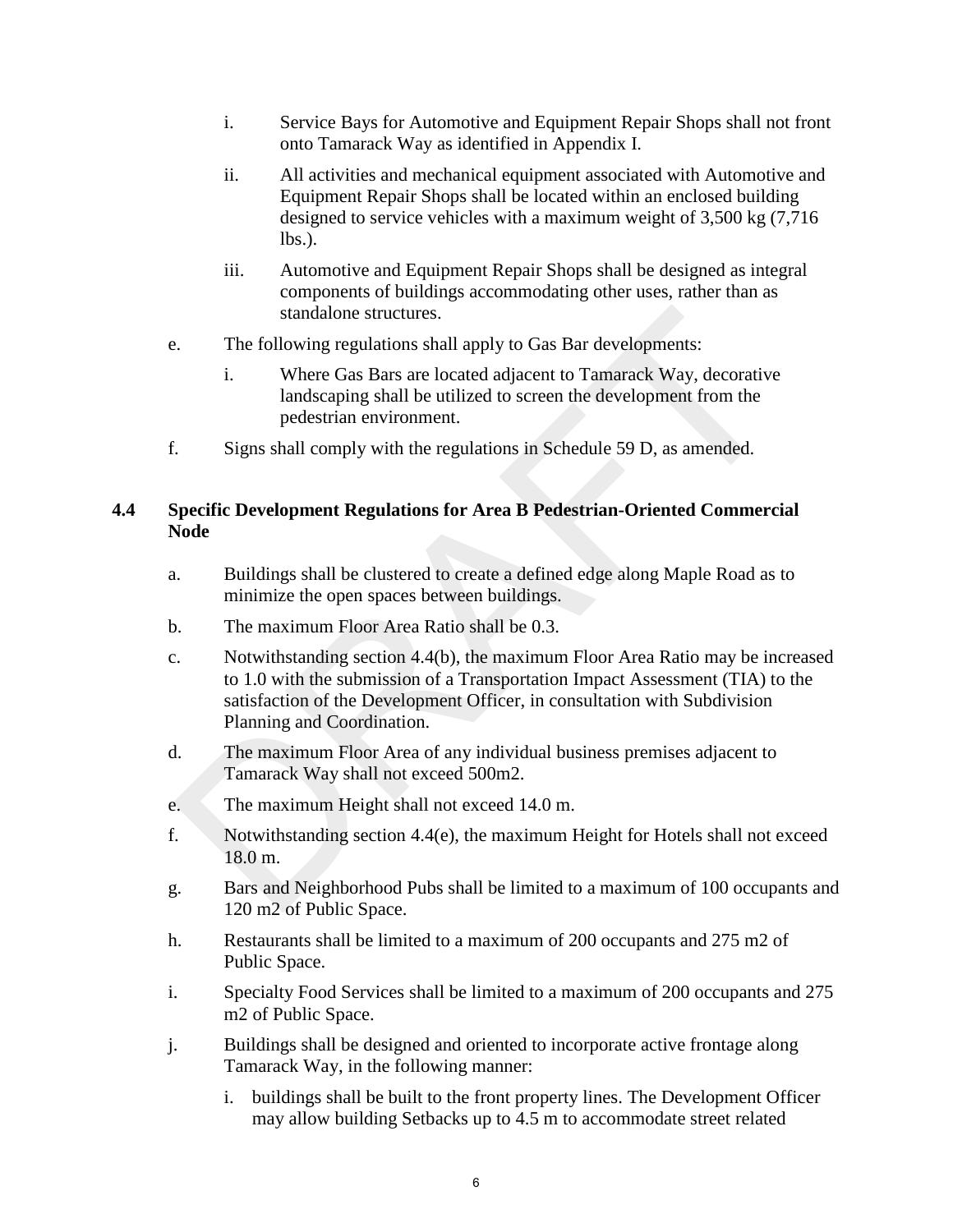activities, such as sidewalk cafes, architectural features and Landscaping that contribute to the pedestrian-oriented shopping character of the area.

- ii. a minimum of 50% of the ground floor fronting Tamarack Way, shown in Appendix I, shall have exterior glazing between 0.6 m and 2.5 m in height;
- iii. horizontal breaks of uninterrupted Façade shall not exceed 12.0 m in length;
- iv. on Corner Lots the Façade treatment shall wrap around the side of the building to provide a consistent profile facing both roadways. This includes private and public roadways.
- v. vehicle parking shall be located at the side or rear of the building where possible.
- vi. drive-through service windows shall be oriented away from Tamarack Way and Maple Road and placed, wherever possible, at the rear of the building;
- k. Signs shall comply with the regulations in Schedule  $59 \text{DE}$ , as amended.

### **4.5 Specific Development Regulations for Area C Residential Mixed Use Node**

- a. The maximum density shall be 224 Dwellings/ha.
- b. The maximum Floor Area Ratio shall be 3.0
- c. The maximum Height shall be 45.0 m.
- d. The minimum Front Setback shall be 3.0 m
- e. The minimum Rear Setback shall be 7.0 m
- f. The minimum Side Setback shall be 1.0 m for each Storey or partial Storey, up to 7.5 m, except that at least 2.0 m shall be provided in all cases.
- g. Restaurants shall be limited to a maximum of 200 occupants and 275 m2 of Public Space.
- h. Specialty Food Services shall be limited to a maximum of 200 occupants and 275 m2 of Public Space.
- i. Ground oriented units or enhanced landscaping shall be provided along Tamarack Way and the Pedestrian Link as shown in Appendix 1. Enhanced landscaping shall require number of trees and shrubs to exceed the minimum landscaping requirements by 15%. v. vehicle parking shall be located at the side or rear of the building wher<br>possible.<br>vi. drive-through service windows shall be oriented away from Tamarack<br>and Maple Road and placed, wherever possible, at the rear of th
- j. Apartment Housing shall only be accommodated:
	- i. in free standing residential buildings with or without ground floor commercial Uses and which may have Row or Stacked Row Housing at the base; or
	- ii. as part of a comprehensively developed project where buildings are attached and can vary from predominantly residential to mixed-use.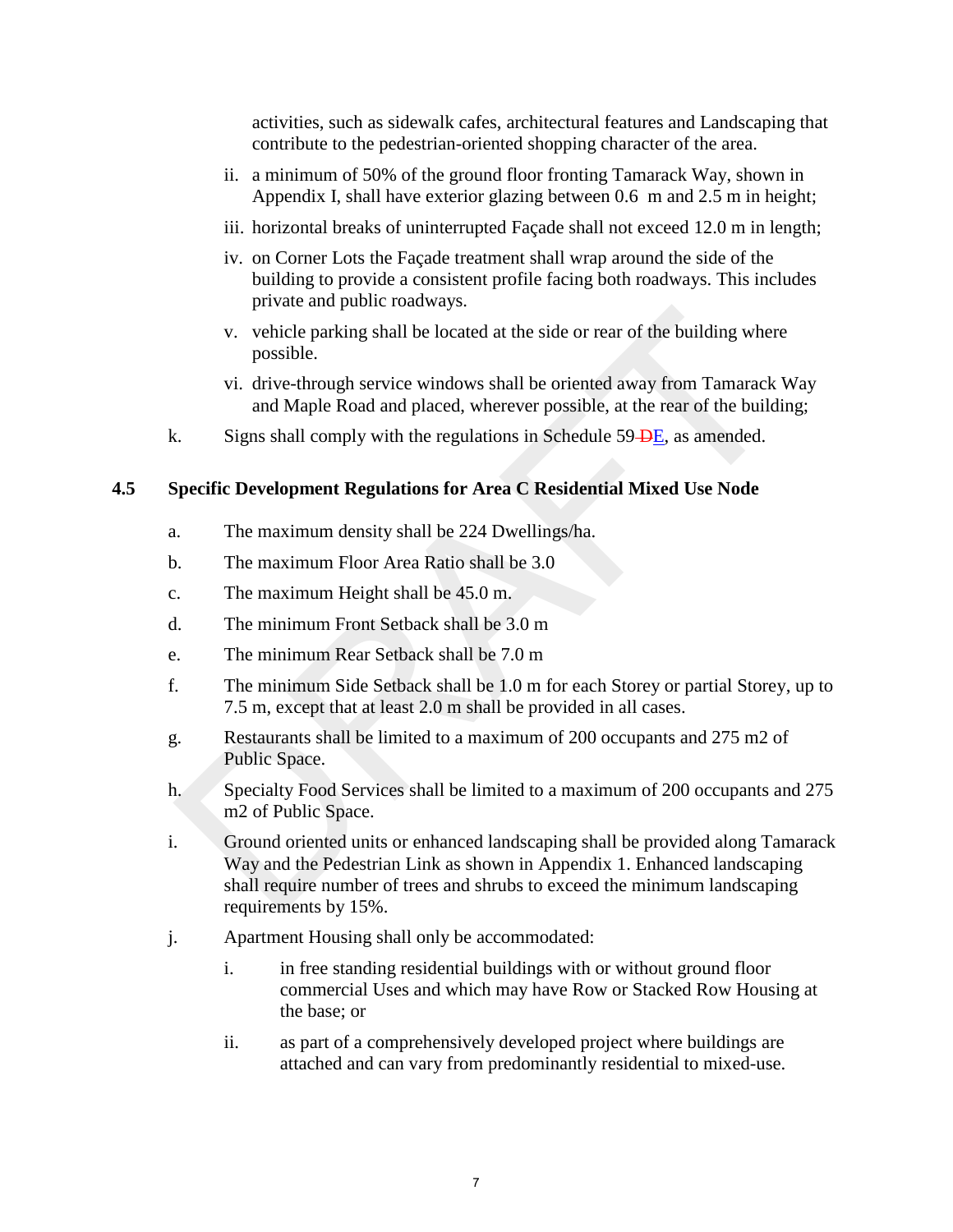- k. In mixed-use buildings, the residential entrances shall be designed separate from non-residential Uses and address the street in a prominent manner.
- l. At-grade Ground level residential developments shall provide separate, individual access at ground level and feature identifiable doorways, landscaped terraces, pedestrian lighting, and patios. They shall ensure adequate privacy through the provision of Privacy Screening and at least a 0.75m grade separation above the adjacent City sidewalk.
- m. The maximum Floor Area of any individual business premises shall not exceed 465 m2.
- n. Non-Residential Uses, excluding signs shall not be developed in a free standing structure.
- o. The top two Storeys of a building over 11 min Height shall be articulated differently than lower Storeys through the use of distinct materials, Setbacks, Stepbacks, trusses or other architectural features. 465 m2.<br>
Non-Residential Uses, excluding signs shall not be developed in a free star<br>
ituture.<br>
The top two Storeys of a building over 11 min Height shall be articulated<br>
differently than lower Storeys through the use of
- p. The minimum separation distance between Towers shall be 30 m.
- q. The portion of the building that is greater than 20 m in Height is limited to a maximum Floor Plate of 1250 m2.
- r. Signs shall comply with the regulations in Schedule 59 B, as amended.

# **4.6 Specific Development Regulations for Area D Medium Density Residential Node**

- a. This area shall be developed in accordance with the regulations of the RA7 Zone.
- $\underline{b}$ . Buildings shall be oriented towards Tamarack Way...
- b.c. Signs shall comply with the regulations in Schedule 59C, as amended.

#### **4.7 Site Design Regulations**

- a. Buildings shall generally, to the satisfaction of the Development Officer, be oriented to:
	- i. frame (or be located at) the corners of intersections of private internal roadways;
	- ii. frame major vehicular and pedestrian entry/exit points to and from the Site without impeding vehicular and pedestrian movement sight lines; and
	- iii. permit views into the Site along the axis of roadways and walkways intersecting Tamarack Way.
- b. Along the private internal roadways, the spaces between freestanding structures shall be improved to include:
	- i. landscaped pedestrian connections;
	- ii. small pockets of landscaped parking areas;
	- iii. public seating areas; and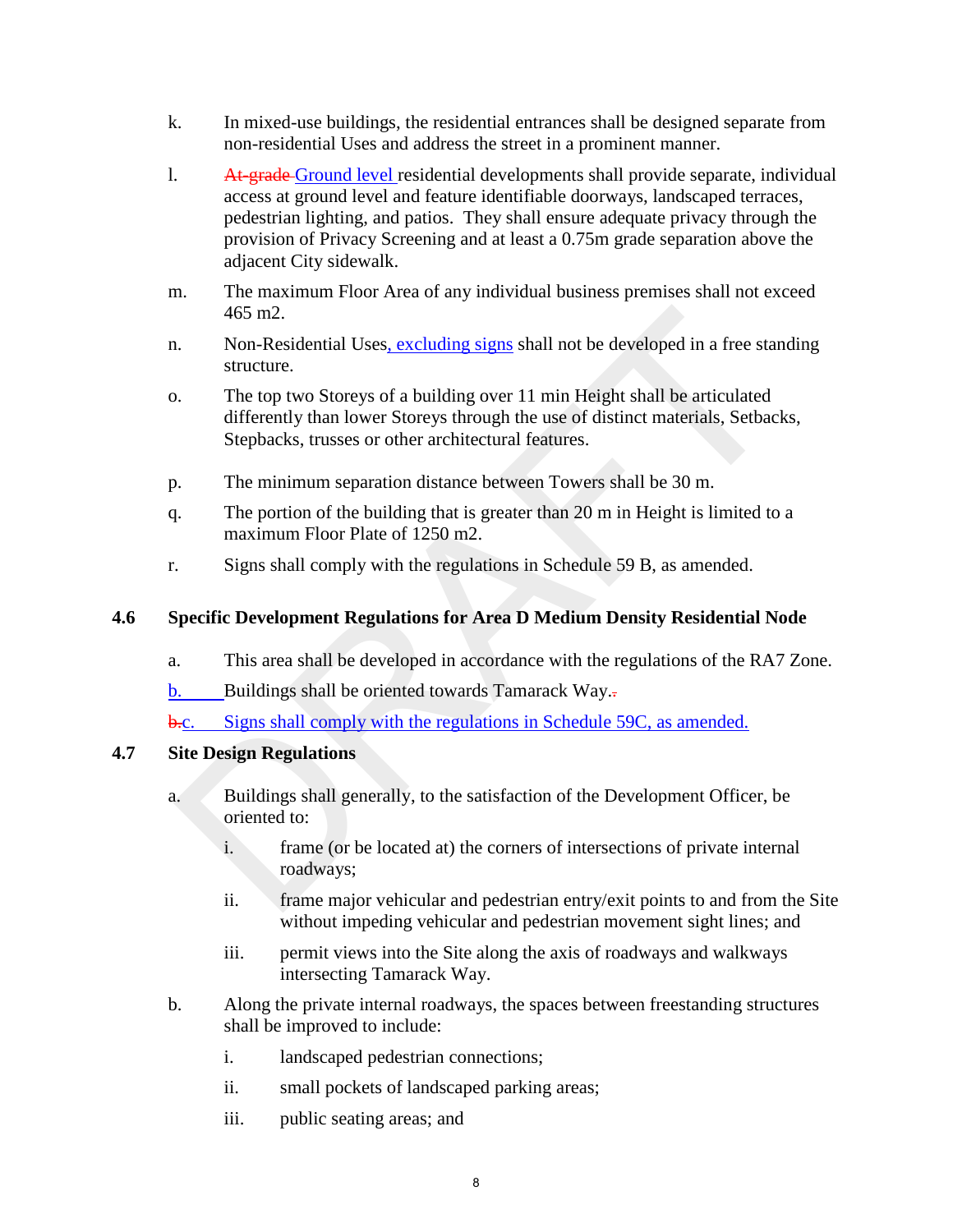iv. landscaped open spaces.

### **4.8 Building Design Regulations**

a. Buildings shall use a variety of architectural elements and treatments, materials and colours to break up the massing, and no walls that face a public street, private internal roadways or connecting pedestrian walkway shall have a blank uninterrupted length exceeding 12.0 m. The massing of building walls may be reduced through the use of architectural elements such as columns, ribs, pilasters or piers, changes in plane, changes in building finishes, materials and textures, or other features that create an identifiable pattern and pedestrian scaled architecture, such as shown in Figure 1.



*Figure 1 – Example of Building Elevation*

- b. Building materials shall be sustainable, durable, high quality and appropriate for the development.
- c. All buildings shall be designed and finished to generally conform to a consistent architectural theme using similar architectural design elements, materials and colours. A consistent theme shall be developed and complemented through the design of lighting, sidewalk pattern, street furniture and Landscaping.
- d. Buildings shall provide active frontages wherever possible, and shall be designed to include a clearly identifiable primary entrance through the use of recesses, projections, canopies, porticos, overhangs, arcades, peaked roof forms, arches, outdoor patios, display windows, planters, walls, or other similar design elements (see example, Figure 2). of persis, ranges in paint, changes in bunding imisines, materials and textual<br>other features that create an identifiable pattern and pedestrian scaled archive<br>such as shown in Figure 1.<br>
We also shown in Figure 1.<br>
We als



*Figure 2 – Example of Commercial Retail Unit Active Frontage*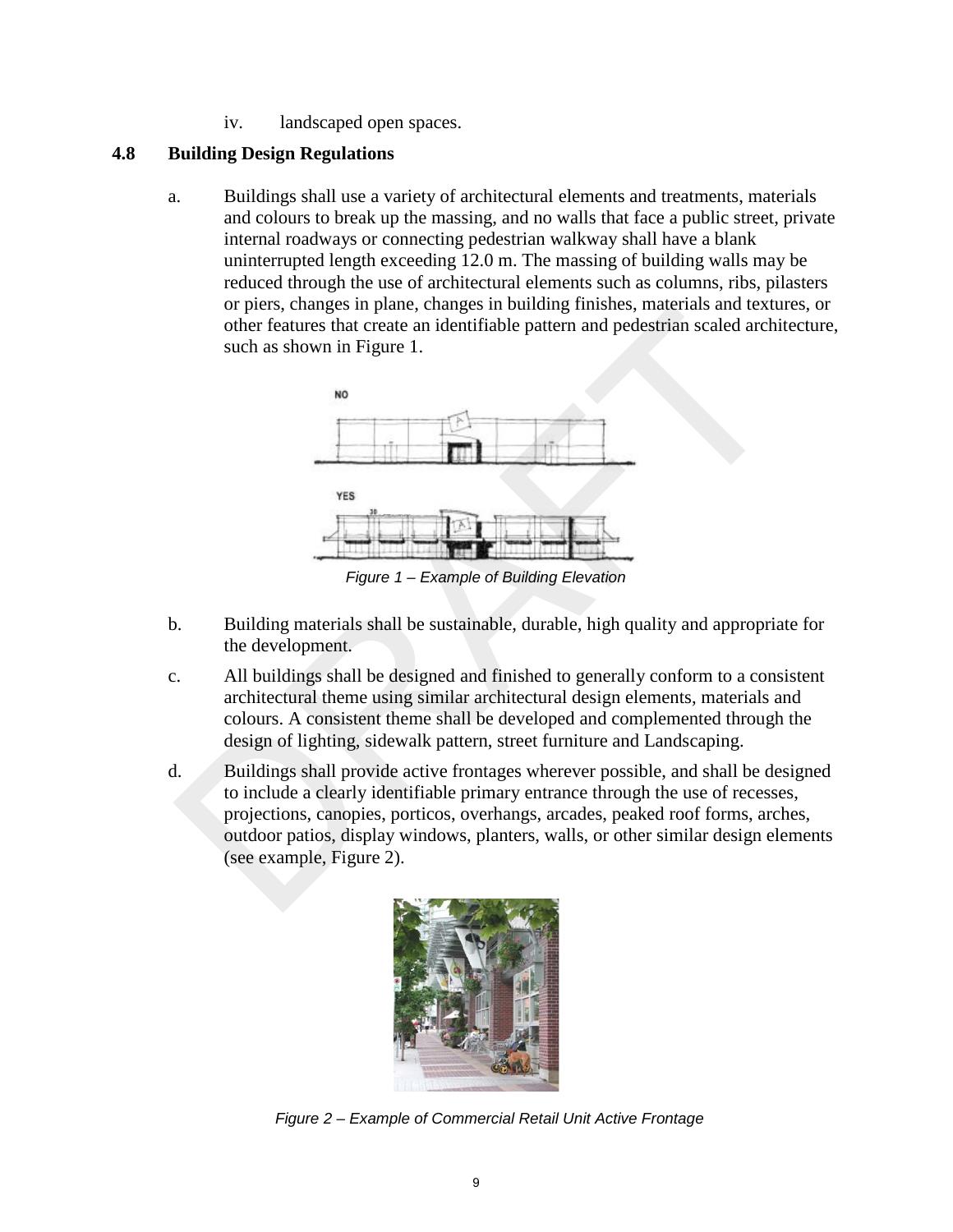e. All mechanical equipment, including roof mechanical units, shall be concealed by screening in a manner compatible with the architectural character of the building or concealed by incorporating it within the building.

# **4.9 Access, Circulation and Parking**

- a. Private internal roadways shall be established to accommodate the peak traffic volumes for the Site to the satisfaction of Subdivision Planning and Coordination.
- b. Pedestrian Connections in Areas A and B shall be established through the utilization of Landscaping, pedestrian-level lighting, signage systems, and a minimum 1.5 m hard-surfaced sidewalk to reduce pedestrian conflict and create a pedestrian-friendly design. Where vehicular access is also provided in these locations, the Pedestrian Connection shall be required on both sides of private internal roadways. Where developed through surface parking areas, Pedestrian Connections shall be designed as enhanced parking islands with walkways and shall include landscaped islands with raised curbs and a 1.5 m hard-surfaced sidewalk. Remedial treatment such as raised pedestrian crossings, landscaping, forecourts and landings, special paving, light and bollards shall be provided at significant points of pedestrian and vehicular interaction. Redestrian Connections in Areas A and B shall be established through the utilization of Landscaping, pedestrian-level lighting, signage systems, and minimum 1.5 m hard-surfaced sidewalk to reduce pedestrian conflict and p
- c. Sidewalks in Areas A and B shall be provided in the front of large format buildings at a minimum of 3.0 m in width, the fronts of freestanding Commercial buildings at a minimum of 2.0 m in width.
- d. Interior access road and walkways shall promote contiguous and logical patterns of safe pedestrian and vehicular movement through the Site and between the Site and surrounding development and Uses.
- e. Parking areas shall:
	- i. facilitate safe and convenient pedestrian movement;
	- ii. be appropriately landscaped to soften their appearance and add visual interest; and
	- iii. be dispersed and segmented.
- f. Vehicular and bicycle parking shall be located to the satisfaction of the Development Officer and Subdivision Planning and Coordination
- g. Maximum vehicular parking for any Commercial Use shall not exceed 40% more than what is required by Section 54 of the Zoning Bylaw.
- h. Parking areas shall be dispersed and segmented by means of on-site private roads, drive aisles, pedestrian corridors and/or landscaped islands.
- i. No parking, loading, storage, trash collection, outdoor service or display area shall be permitted within a required Setback. Surface Parking, loading, storage and trash collection areas shall be located to the rear or sides of buildings, generally to the interior of blocks where possible, and shall be screened from view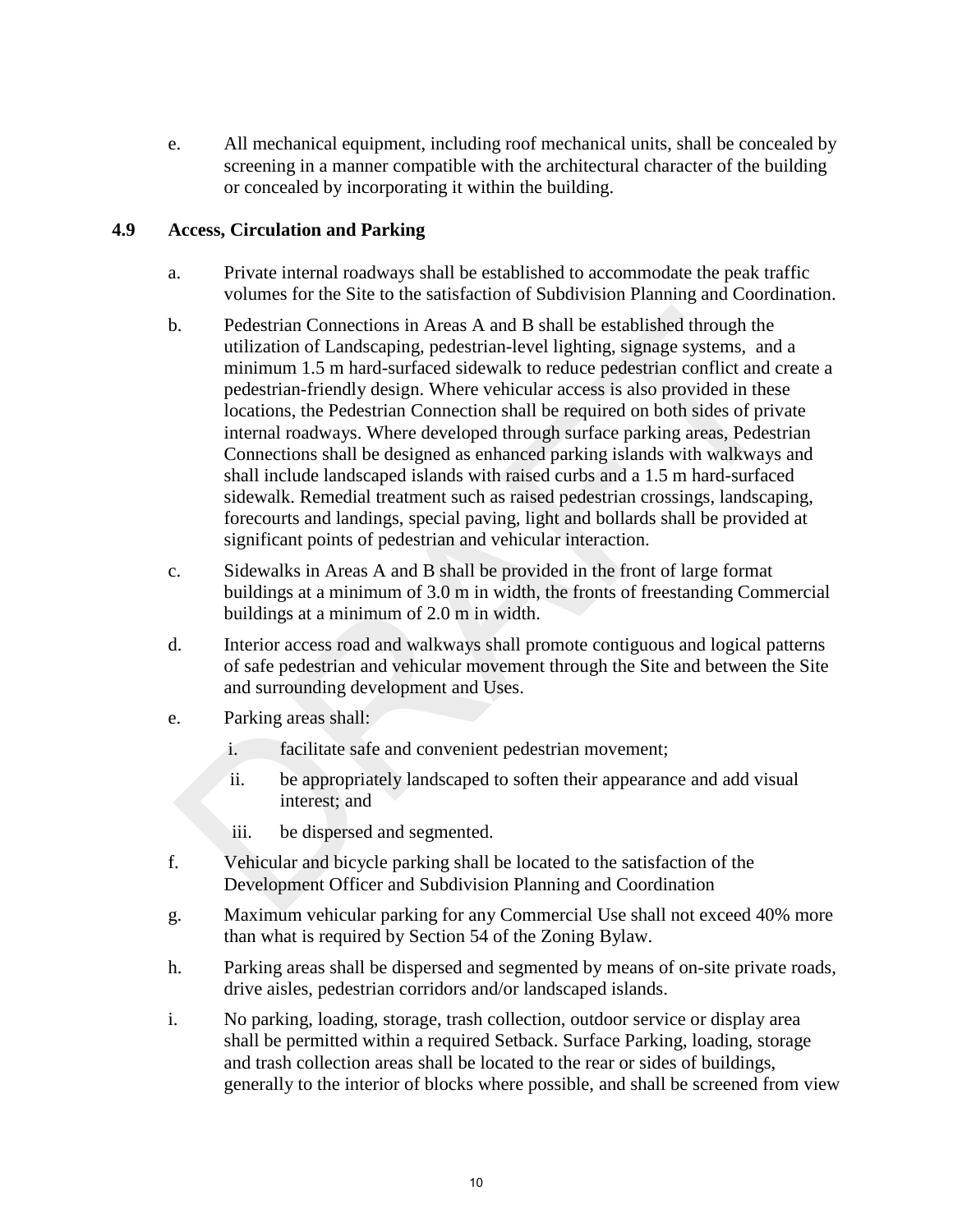from any adjacent Sites, public or private roadways, and designed to ensure vehicles do not encroach or back onto public or private road right-of-way.

- j. Notwithstanding 4.9 (i), in Areas C and D parking, loading and trash collection may project into a required Side or Rear Setback, except Setbacks adjacent to public roadways, a minimum Setback of 2.5 m shall be maintained.
- k. Any on-street parking on the private roadways shall be located and designed such that it does not interfere with the operations of the private roadway intersections with Tamarack Way, 17 Street and Maple Road to the satisfaction of the Development Officer in consultation with Subdivision Planning and Coordination.

# **4.10 Landscaping and Amenities**

- a. A detailed landscape plan, prepared by a Landscape Architect registered with the Alberta Association of Landscape Architects, for each building development shall be submitted as part of a development permit application for the review and approval by the Development Officer. This plan shall clearly illustrate Landscaping internal to the Site, pedestrian connections, and the design of lighting, street furniture, and sidewalks. Development Officer in consultation with Subdivision Planning and<br>
Coordination.<br>
A detailed landscape plan, prepared by a Landscape Architect registered w<br>
A detailed landscape plan, prepared by a Landscape Architect regi
- b. Landscaping at Site entrances shall include the use of ornamental plant material, shrubs and planting beds and surface treatments to further enhance the appearance of the entrance.
- c. Landscaping shall be required along internal roads to enhance the internal streetscape and pedestrian environment.
- d. Where Commercial and Residential Uses Abut pedestrian link (as shown in Appendix 1) fencing shall be limited to a maximum height of 1.2m and logical breaks shall be made to allow for pedestrian access.
- e. A landscaped berm shall be provided adjacent to the CN rail right-of-way.
- f. Notwithstanding Section 55 of the Zoning Bylaw, landscaping requirements shall exceed the minimum requirements for the number of trees and shrubs required by 15% in Areas A, B, and C.
- g. Amenity Area / Plaza areas are intended to provide a visual terminus and enhance the pedestrian realm along Tamarack Way. Design features within these amenity areas shall include hard and soft landscaping elements, seating areas and / or a visual landmark such as a hardscaped plaza, clock tower, water feature or other identifiable feature to facilitate social interaction amongst users and create a "sense of place".

# **4.11 Environmental Site Assessment**

a. The Development Officer shall require the submission of an Environmental Site Assessment (ESA) report prepared by a qualified environmental consultant, to the satisfaction of the Development Officer, in consultation with Planning